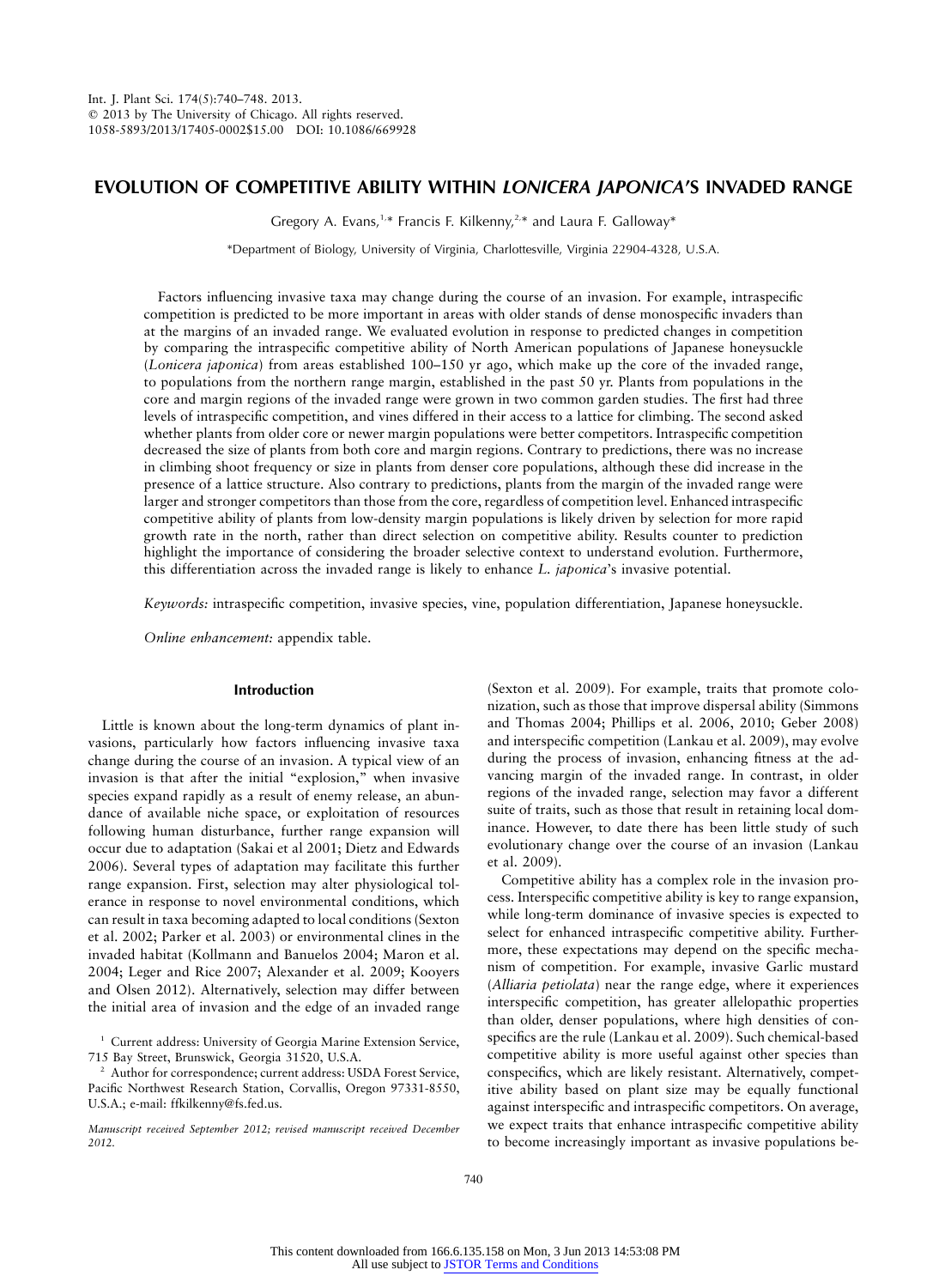come older and grow in size and density (Lankau and Strauss 2011). By virtue of their age, populations in the initially colonized region ("range core") are expected to be denser and therefore experience higher intraspecific competition than newly colonized populations. This will be particularly true for aggressive invaders that readily form high-density monospecific stands. Such high-density populations should favor greater intraspecific competitive ability. In total, selection pressures in a region are expected to change over time, favoring plants that are good colonizers early in the invasion (through enhanced colonization or interspecific competition) and those that grow well when surrounded by high densities of conspecifics later on (through enhanced intraspecific competition).

We tested this hypothesis using the invasive vine *Lonicera japonica* (Japanese honeysuckle) as a model system. In *L. japonica*'s invaded North American range, plants initially moved from cultivation into the wild 100–150 yr ago in the southeastern United States (Leatherman 1955; Nuzzo 1997). This area now represents the core of the invaded region. Populations at the northern margin of the invaded range colonized within the past 50 yr (Beans et al. 2012). When *L. japonica* from both regions was grown in common gardens in both locations, individuals from margin populations grew to a greater size and had better survival regardless of planting location. Furthermore, these differences were not due to genetic sampling during colonization (Kilkenny and Galloway 2013), indicating that evolution occurred during the invasion process.

The lack of evidence for adaptation to local environmental conditions by core plants and the overall advantage of margin plants in *L. japonica*'s invaded range may have been a product of the experimental design. The common gardens featured an open field design with no intraspecific competition (Kilkenny and Galloway 2013). Such conditions are more typical of the biotic environment of the range margin, where *L. japonica* densities are low (25% cover), than the range core, where *L. japonica* densities are much higher (60% cover; Kilkenny 2011). Margin habitats also had a greater percentage of open fields relative to forest edges than core habitats (56% open fields at the margin, 45% in the core; F. F. Kilkenny, unpublished data). Conspecific density may also affect growth pattern. Honeysuckle shoots can grow both vertically, by twining around a support structure ("climbing"), and horizontally, with shoots that traverse the ground ("running"; Larson 2000). The open field design of the previous study (Kilkenny and Galloway 2013) may have given an advantage to genotypes that produce runners and have a spreading, colonizing growth form, whereas the design may have provided less opportunity for genotypes predisposed to climbing, likely at an advantage in denser conspecific environments. As such, the design of the previous study may have reduced the probability of detecting local adaptation.

Here we evaluate response to intraspecific competition in *L. japonica*, testing whether plants from the older core of the invaded region have enhanced competitive ability relative to populations from the range margin. We conducted two experiments to address the following questions: (1) Do plants from the core and margin regions of the invaded range differ in their ability to resist intraspecific competition? (2) Do plants from the core and margin regions differ in their tendency to climb? (3) Are there differences in competitive ability between

plants from the two regions—that is, are plants from the core of the range better able to suppress growth in their conspecific neighbors than those from the range margin?

#### **Material and Methods**

## *Study System*

*Lonicera japonica* (Japanese honeysuckle; Caprifoliaceae) is a woody vine native to Japan, China, and Korea (Schierenbeck 2004). During the nineteenth century, horticultural varieties were introduced into the United States and widely cultivated (Leatherman 1955; Nuzzo 1997). The species has since become widespread throughout the eastern half of the United States, particularly in the Southeast, where the first invasions occurred (Nuzzo 1997; Schierenbeck 2004). After rapidly expanding to most of its present range, *L. japonica* has continued to spread northward during the past ∼50 yr (Leatherman 1955; Beans et al. 2012). The southeastern United States, where it initially established and populations are denser, represents the core of the invaded range, while the recently established, sparser northern populations represent the range margin. Populations experience climatic differences between the two regions, in particular colder temperatures in the margin region (Kilkenny 2011). However, there is no evidence of local adaptation to abiotic factors for populations in the core and margin regions (Kilkenny and Galloway 2013).

*Lonicera japonica*'s growth characteristics make it a strong competitor (Larson 2000). It has a highly plastic growth form, with shoots growing straight when spreading across flat surfaces ("running") or twining upward on support structures, typically other plants ("climbing"). In addition, plants can send out shoots at any node and root at any node in contact with the ground, thus allowing for clonal spread. This rapid spread allows *L. japonica* to quickly fill available space, and plants may grow in high-density, nearly monospecific stands.

#### *Intensity of Competition Experiment*

We sampled multiple populations from the core and margin regions of *L. japonica*'s invaded range to evaluate evolution of competitive ability during the process of invasion. Plants for this study were originally collected as cuttings from 12 populations located in the core of the invaded range and 15 populations from the northern margin (see the appendix, available in the online edition of the *International Journal of Plant Sciences*, for population locations; see Kilkenny and Galloway 2013 for the collection process). Cuttings were rooted and the resulting plants grown under greenhouse conditions until early spring 2010, when clones of each individual were created through vegetative propagation. To do this, pieces of stem with several nodes were treated with rooting hormone, placed in pots filled with perlite, and kept moist. To generate target plants, one or two genotypes from each population were used to make clones (1.70  $\pm$  0.47 SD genotypes per population; 46 total genotypes) and roughly 8 clones were made per genotype  $(7.8 \pm 4.4$  SD clones per genotype; 365 total clones for all treatments and experiments). In addition, 704 clones were generated to act as competitors for the target plants. All sample sizes reported here are final numbers from the conclusion of the experiment.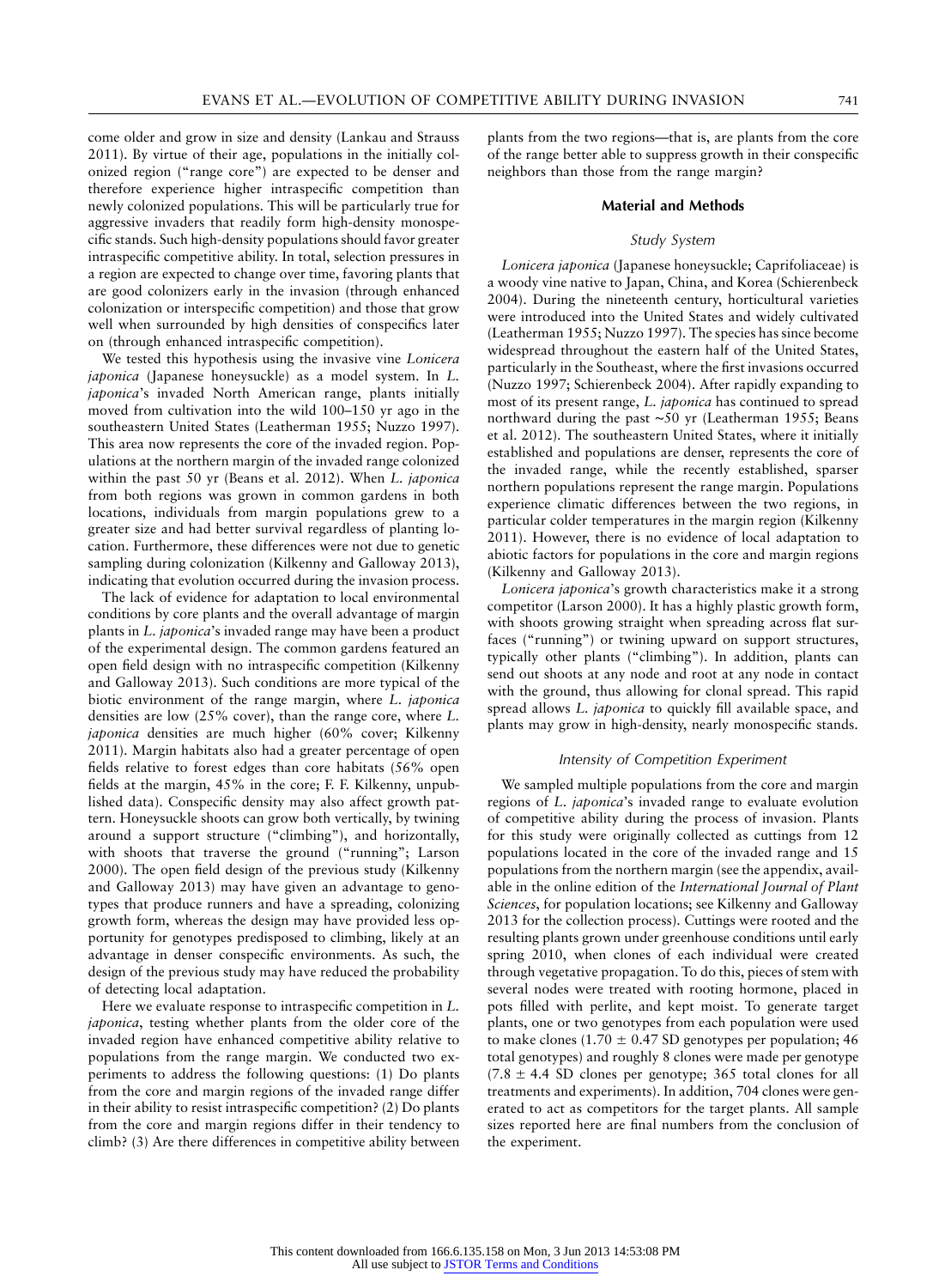| Running and Climbing Shoots Flowering for Lonicera japonica Populations Originating from the Core and Margin Regions of Its Invaded Range |    |                                    |                                     |                                  |                 |                  |  |  |  |
|-------------------------------------------------------------------------------------------------------------------------------------------|----|------------------------------------|-------------------------------------|----------------------------------|-----------------|------------------|--|--|--|
| Source                                                                                                                                    | df | Running<br>shoot mass <sup>a</sup> | Climbing<br>shoot mass <sup>b</sup> | Probability of<br>climbing shoot | Running flowers | Climbing flowers |  |  |  |
| Competitor no.                                                                                                                            |    | $15.79***$                         | $4.10*$                             | .91                              | $8.54*$         | .68              |  |  |  |
| Target origin                                                                                                                             |    | $4.38*$                            | .37                                 | 1.14                             | .40             | 2.03             |  |  |  |
| Target origin $\times$ competitor no.                                                                                                     | 2  | 1.29                               | .17                                 | .08                              | .94             | .39              |  |  |  |
| Population (target origin)                                                                                                                |    | $1.53^{+}$                         | $2.01*$                             | $\cdots$                         | $\cdots$        | $\cdots$         |  |  |  |
| Lattice                                                                                                                                   |    | .23                                | $18.67***$                          | $7.59**$                         | $11.40***$      | $6.27*$          |  |  |  |
| Lattice x competitor no.                                                                                                                  |    | .35                                | .45                                 | 1.40                             | 1.48            | $6.28*$          |  |  |  |
| Lattice $\times$ target origin                                                                                                            |    | .03                                | .03                                 | .52                              | 1.28            | 1.28             |  |  |  |
| Cohort                                                                                                                                    |    | $77.00***$                         | $6.66***$                           | $3.04^{+}$                       | $4.54*$         | $5.32*$          |  |  |  |
| Cohort $\times$ target origin                                                                                                             |    | 1.06                               | 1.14                                | .84                              | 1.78            | .91              |  |  |  |
| Initial mass                                                                                                                              |    | $5.28*$                            | 1.86                                | $\cdots$                         | $\cdots$        | $\cdots$         |  |  |  |

| ANCOVA of Running and Climbing Shoot Mass and Log-Linear Analysis of the Probability of Producing a Climbing Shoot and the Probability of |  |  |
|-------------------------------------------------------------------------------------------------------------------------------------------|--|--|
| Running and Climbing Shoots Flowering for Lonicera japonica Populations Originating from the Core and Margin Regions of Its Invaded Range |  |  |

**Table 1**

Note. Plants were grown with three levels of intraspecific competition and differed in whether they had access to a lattice to climb. Cohort reflects planting date. For the ANCOVA, *F* ratios and *Z* values are given for fixed and random effects, respectively. For the log-linear analysis,  $\chi^2$  values are reported.

<sup>a</sup> Error df = 239, except target origin = 25.

<sup>b</sup> Error df = 140, except target origin = 25.

 $^+$   $P < 0.1$ .

 $*$   $P < 0.05$ .

\*\*  $P < 0.01$ .

\*\*\*  $P < 0.001$ .

Two cohorts of clones were created. In the first cohort, rooted cuttings were removed from the perlite after a month and then bagged and briefly refrigerated. During refrigeration, a large number of clones accidentally froze. Surviving clones were weighed prior to planting and potted in 11.4-L pots filled with Fafard 3 mix. A second cohort of clones was made from the original plants to serve as replacements using the above process. When ready for transplant, clones were weighed (but not refrigerated) and immediately potted as described above. This second cohort was ∼6 wk younger than the first and had approximately twice as many plants. Plants from the core and margin of the range were evenly distributed between the two cohorts.

Three competition treatments were established. Clones were designated as "targets" or "competitors." Target plants were used for data acquisition and were planted in the center of each pot, while competitors planted in the same pot were used to create the experimental treatments. Competitors were arranged evenly around targets so that different densities would create different levels of below- and aboveground competition. Target plants were grown with four competitors, two competitors, or alone in a pot. Equal numbers of competitors from the core and margin regions were used so that any competitive differences between the two regions did not confound the results.

We also evaluated whether *L. japonica* from the core of the invaded range, where populations are denser, were more likely to take advantage of opportunities to climb. In each competition treatment, approximately two-thirds of the pots were given a lattice for climbing, while the others received no climbing structure. Climbing on the lattice was expected to provide increased access to light and may become more important as competitor number increases. On average, there were 30 replicates (range, 24–32) of each competition treatment for each target origin grown with lattice and 17 replicates without lattice (range, 14–20; 277 total target plants in experiment).

Plants were grown in a common garden in *L. japonica*'s invaded habitat located intermediate in latitude to the sampled core and margin populations (Blandy Experimental Farm; appendix). Pots were placed in a grassy field, a common habitat throughout the range and one that had been used in previous experimental work (Kilkenny and Galloway 2013). Without competition the site was more similar to northern habitats, while the high-competition treatments resembled the core of the range. In late June 2010, pots were placed 0.5 m apart in eight rows and partially buried in the ground to reduce drying and winter exposure. The rows were separated by 1 m, and 3.5 rows had a 1.2-m-tall lattice structure constructed over them  $(2.5 \text{ cm} \times 1.9 \text{ cm} \text{ plastic mesh})$ . The lattice was placed a few centimeters above the pots, close enough for plants to easily encounter it. All plants were protected from deer and watered regularly during the summer, but they were not fertilized.

Plants were harvested after a year of growth at the end of May 2011. The aboveground portions of the target plants were collected and separated into climbing shoots and straight running shoots. Climbing shoots were classified as any branch that demonstrated twining behavior by twisting around the lattice or nearby plants, even if the initial support structure collapsed, as was often the case when twining on grasses. Running shoots were classified as branches with no twining behavior at all. Because classification was performed on branches, as opposed to the entire architecture of a basal stem, basal stems often had a mixture of biomass allocated to climbing and running behaviors. Although it was not possible to directly observe circumnutation of the *L. japonica* shoot tips, the abundance of structure—in the form of the lattice, other plants, and conspecific shoots—made it likely that the majority of circumnutating shoot tips would have encountered a support of some kind, resulting in observable twining. Therefore, we are confident that nearly all running shoots demonstrated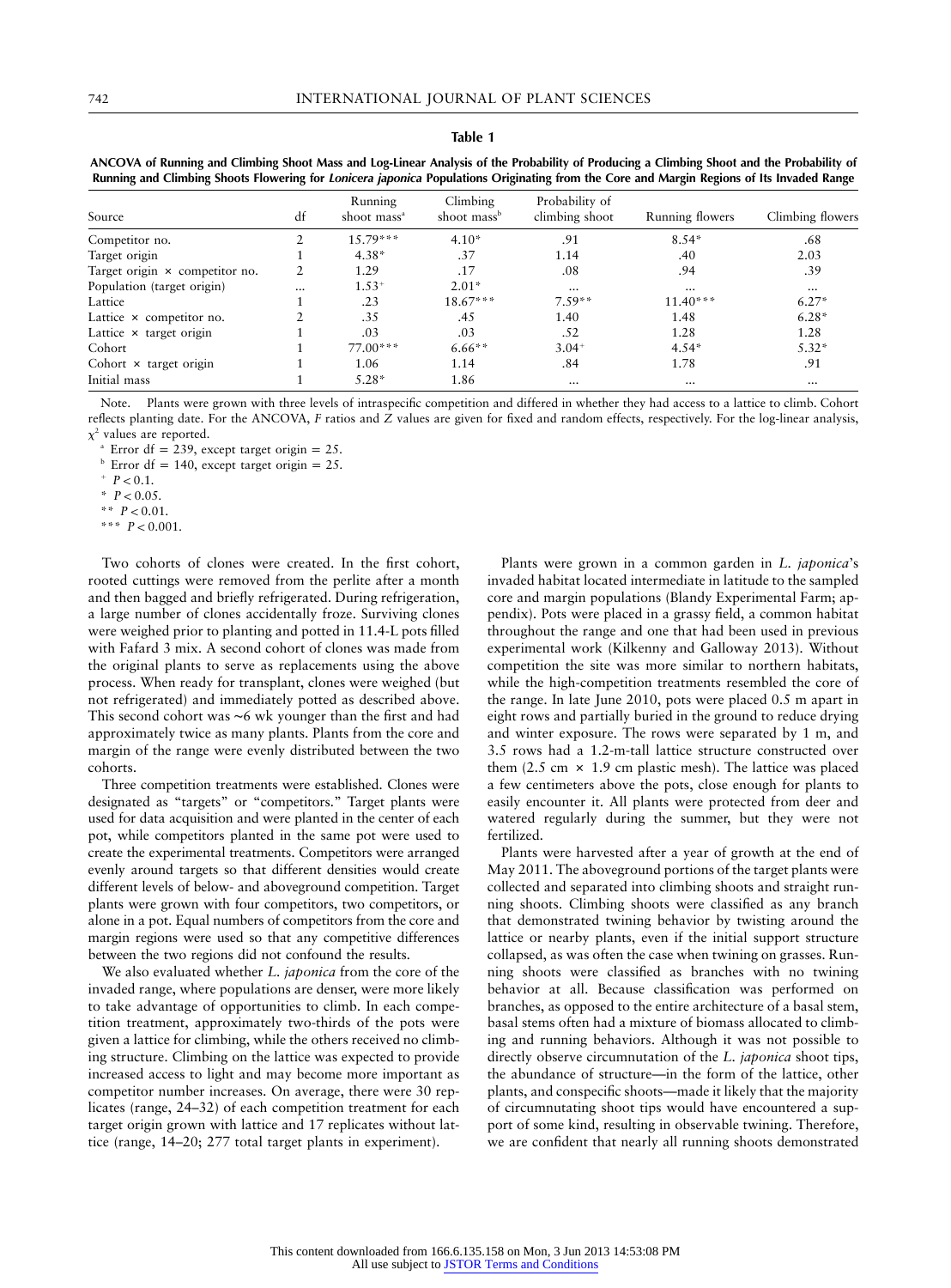

**Fig. 1** Mean ( $\pm$  SE) mass of running (*A*) and climbing (*B*) shoots and the proportion of running shoots with flowers (*C*) for *Lonicera japonica* originating from the core and the margin of the invaded range and grown with differing numbers of intraspecific competitors. Competitor treatments with different letters are different at  $\alpha = 0.05$  following a Tukey multiple comparison.

the low-circumnutation, prostrate, and unidirectional growth pattern that has been shown in other studies of *L. japonica* plasticity (Schweitzer and Larson 1999; Larson 2000). The abundance of structure also meant that many individuals had climbing shoots regardless of their lattice treatment. Some of the competitors died during the 11-mo experiment. The number remaining was noted for each pot at harvest. Shoots were dried and weighed, and the presence of flowers on each shoot type was recorded.

#### *Source of Competition Experiment*

We also evaluated differences in the competitive environment created by plants from core and margin populations for both core and margin target plants. Experimental plants were created using the procedures detailed above. For this study, two competitors from either core populations or margin populations were grown with target plants from either the core or the margin. No plants had access to the lattice. On average, there were 22 replicates (range, 20–24; 88 total target plants in experiment) for each target origin and competitor origin combination. Plants were grown and harvested as described above.

## **Statistical Analysis**

## *Intensity of Competition Experiment*

Vegetative and reproductive traits were compared across competitor densities for plants that originated from core and margin populations to determine whether *Lonicera japonica* has evolved different responses to competition across its invaded range. The mass of running and climbing shoots, both natural log transformed, were evaluated using ANCOVA (PROC MIXED; SAS Institute 2009). Target origin (core or margin region), competitor number, cohort, and lattice (whether a plant was provided a climbing structure) were included in the model as fixed effects. Population, nested in target origin, was treated as a random effect. Initial mass of target plants was used as a covariate. Interaction terms, target origin by competitor number, lattice by competitor number, lattice by target origin, and cohort by target origin were also included. Cohort was considered a blocking factor because we expected plants in the first cohort to be larger than those in the second cohort. Some competitors died during the study; therefore, the analyses were conducted using either the original competitor number or the final competitor number. The results between the two analyses were qualitatively similar, so original competitor number (0, 2, 4) was used for simplicity.

Dichotomous traits (presence of at least one climbing shoot, flowers on running shoots, and flowers on climbing shoots) were analyzed using a log-linear model with a binomial distribution (PROC GENMOD). Target origin, number of competitors, lattice, and cohort were included as factors. The interaction terms of target origin by number of competitors, target origin by cohort, target origin by lattice, and lattice by number of competitors were also included. Population was omitted from the model because there was insufficient variation within some populations for the likelihood analyses to converge.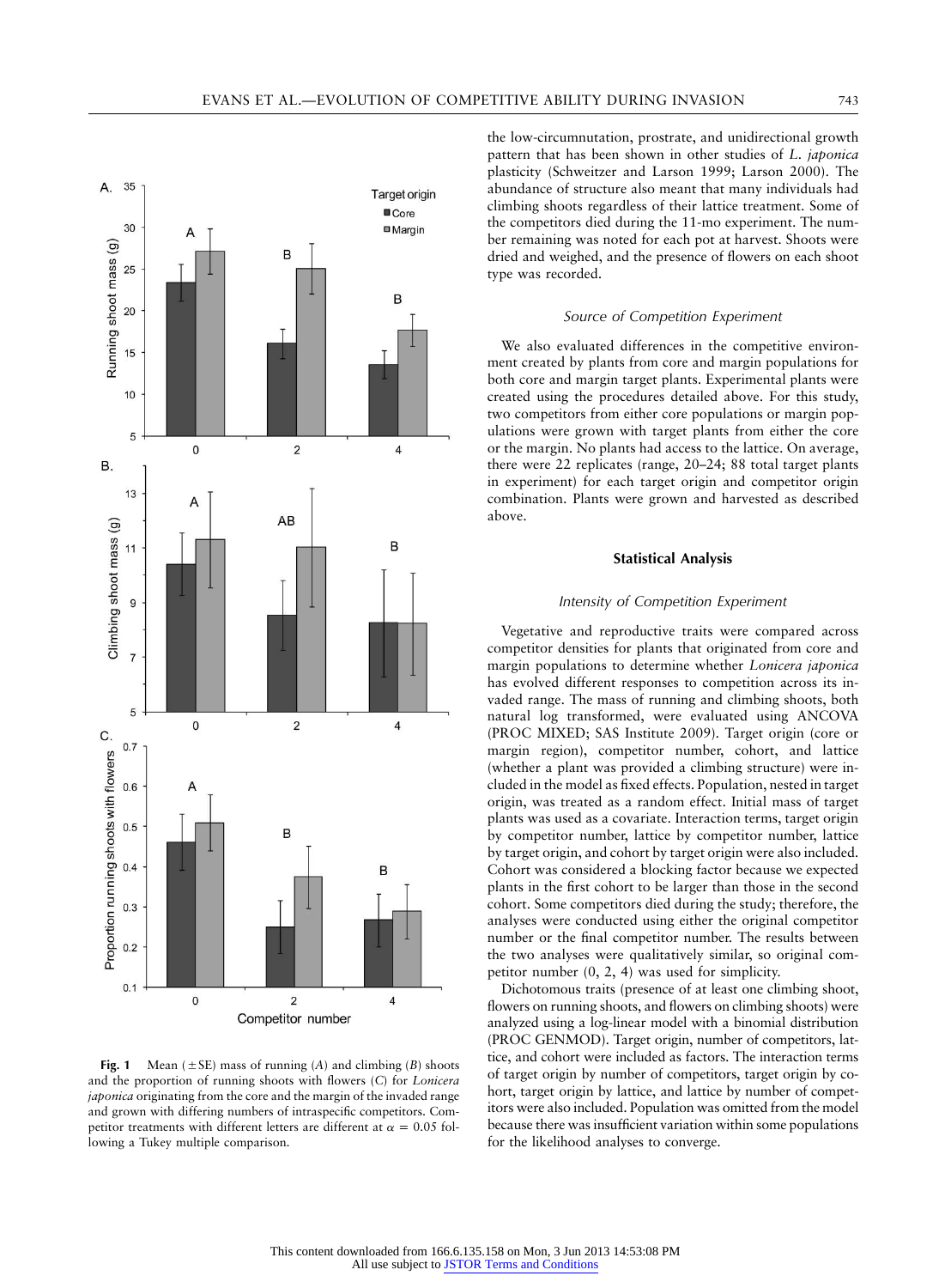

**Fig. 2** *A*, Mean ( $\pm$ SE) proportion of *Lonicera japonica* producing climbing shoots, flowers on running shoots, and flowers on climbing shoots. *B*, Mass of running shoots and climbing shoots. *C*, Proportion of climbing shoots with flowers for plants that were grown with differing numbers of intraspecific competitors. Plants that had access to a lattice for climbing are shown separately from those that did not.

## *Source of Competition Experiment*

To determine whether plants from the core and margin regions differ in their competitive ability, vegetative and reproductive traits were compared between targets from the core and margin regions of the range. Natural-log-transformed masses of running and climbing shoots were analyzed using ANCOVA (PROC MIXED) with target origin, competitor origin (core or margin region), and cohort as fixed effects and initial mass as a covariate. Population nested in target origin was included as a random effect. Target origin by competitor origin and target origin by cohort were included as interaction terms. The probability of producing a climbing shoot was analyzed using an analogous log-linear analysis but with the factor of population omitted. Sample size and modest reproduction precluded analysis of flowering for running and climbing shoots.

## **Results**

#### *Intensity of Competition Experiment*

Increased competition decreased *Lonicera japonica* growth. When competitors were present, both running and climbing shoots were smaller (table 1; fig. 1*A*, 1*B*). In addition, a smaller proportion of running shoots flowered in the presence of intraspecific competitors (table 1; fig. 1*C*). However, competitor presence did not influence the probability of producing a climbing shoot or whether climbing shoots were reproductive.

Both climbing shoots and probability of reproduction were affected by the presence of a lattice. When a lattice was present, a plant was more likely to have climbing shoots, and climbing shoots were larger (table 1; fig. 2*A*, 2*B*). However, on average reproduction was less likely on both running and climbing shoots when a lattice was present (table 1; fig. 2*A*). For climbing shoots, this change in reproduction depended on the number of competitors. An increased competitor number resulted in fewer reproductive climbing shoots when a lattice was present but an increased number when it was absent (fig. 2*C*).

As expected, plants from the first cohort were larger and more likely to flower than those from the second cohort (table 1).

## *Intensity of Competition Experiment and Source of Competition Experiment*

The geographic origin of *L. japonica* influenced its size and competitive effect. Running shoots of margin plants were heavier than those of core plants over all competition intensities (table 1; fig. 1*A*). However, when competitor origin was tested, running shoot mass depended on both the origin of target plants and the origin of the competitor (table 2). Running shoots of target plants from margin populations were of similar size regardless of whether competitors were from the core or the margin region (fig. 3). In contrast, running shoots of core plants were smaller when competitors were from margin populations than from core populations. There was also a modest effect of competitor origin on the presence of climbing shoots (table  $2$ ;  $P < 0.078$ ). A smaller proportion of plants grown with margin competitors had climbing shoots (mean, 0.47; SD,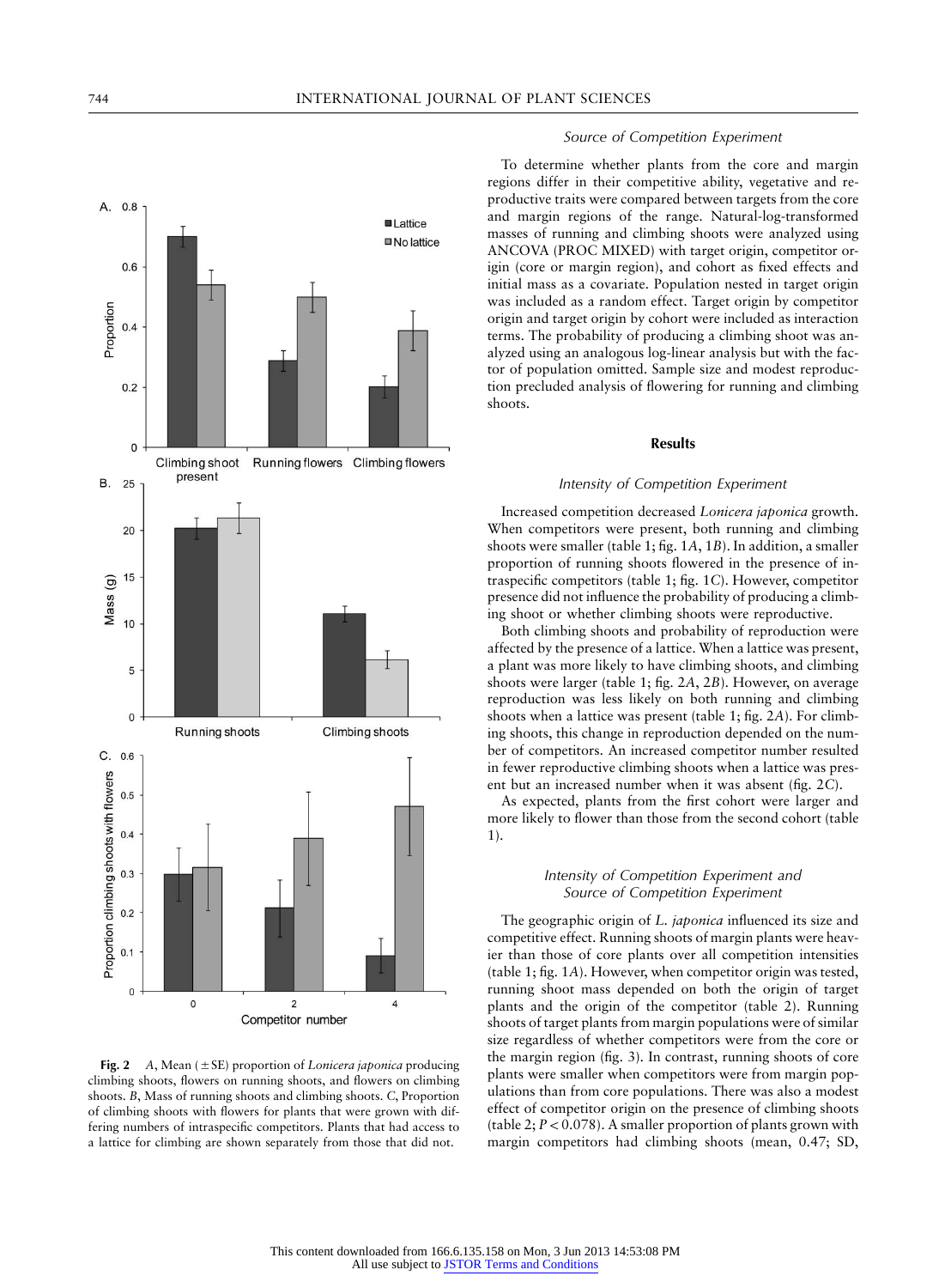#### **Table 2**

**ANCOVA of Running and Climbing Shoot Mass and Log-Linear Analysis of the Probability of Producing a Climbing Shoot for** *Lonicera japonica* **Populations Originating from the Core and Margin Regions of the Invaded Range**

| Source                            | df       | Running<br>shoot mass <sup>a</sup> | Climbing<br>shoot mass <sup>b</sup> | Probability of<br>climbing shoot |
|-----------------------------------|----------|------------------------------------|-------------------------------------|----------------------------------|
| Competitor origin                 |          | 2.38                               | 1.95                                | $3.11^{+}$                       |
| Target origin                     |          | 1.27                               | .25                                 | 2.25                             |
| Target origin × competitor origin |          | $8.52**$                           | .31                                 | 2.24                             |
| Population (target origin)        | $\cdots$ | $2.05*$                            | .62                                 | $\cdots$                         |
| Cohort                            |          | $21.94***$                         | .56                                 | 1.08                             |
| Cohort $\times$ target origin     |          | 1.30                               | .00                                 | 1.49                             |
| Initial mass                      |          | .08                                | .61                                 | $\cdots$                         |

Note. Plants were grown with competitors from either the core or the margin region. Cohort reflects planting date. For the ANCOVA, *F* ratios and *Z* values are given for fixed and random effects, respectively. For the log-linear analysis,  $\chi^2$  values are reported.

<sup>a</sup> Error df = 58, except target origin = 23.

 $b$  Error df = 21, except target origin = 20.

\*\*  $P < 0.01$ .

\*\*\*  $P < 0.001$ .

0.08) than those with competitors from the core region (mean, 0.63; SD, 0.07).

## **Discussion**

Increasing levels of intraspecific competition had a detrimental effect on *Lonicera japonica* growth, irrespective of whether plants originated from core or margin regions of the invaded range. On average, running shoots decreased in mass by 38% and climbing shoots by 24% when plants were grown with four competitors compared with being grown alone. This finding is consistent with other intraspecific and interspecific competition studies, where increasing levels of competition reduced individual size (reviewed in Gurevitch et al. 1992; see



Fig. 3 Mean (±SE) mass of running shoots in *Lonicera japonica* originating from the core and the margin of the invaded range when grown with intraspecific competitors from either the core or the margin of the range.

also Wassmuth et al. 2009; Blank 2010; Mangla et al. 2011). Competition also reduced the proportion of plants with running shoots that produced flowers. This too is consistent with other studies that have found that competition has a negative effect on reproductive potential (Leger and Rice 2003; Miller and Gorchov 2004; Bonser and Ladd 2011).

A reduction in individual size with greater intraspecific density supports the idea that invasive species are vulnerable to competition. Invasions typically begin in resource-rich, disturbed habitats, which are a boon for fast-establishing species that are able to rapidly increase and take advantage of the abundant available resources (Dietz and Edwards 2006). In such habitats, competition is initially modest. However, once the edge of a disturbed habitat is reached, resource availability decreases and competition increases (D'Antonio 1993). In particular, areas with relatively little open niche space and high levels of biodiversity are expected to hinder further spread of invasive taxa (Stohlgren et al. 1999; Kennedy et al. 2002; Godfree et al. 2004). *Lonicera japonica* fits this model as the species thrives in disturbed areas, such as forest light gaps, margins, and old fields (Schierenbeck 2004), and spreads rapidly, growing over existing vegetation. Our results suggest that the growth rate will be most rapid in open areas and decline as conspecific—and likely heterospecific—density increases.

Opportunities for climbing, provided by the presence of a lattice, increased allocation to twining shoots. In contrast, the proportion of biomass allocated to twining shoots was not influenced by competition. Increased allocation to climbing shoots in the presence of a vertical structure is consistent with previous work, supporting the conclusion that *L. japonica* exhibits a highly plastic growth form that is responsive to local environmental conditions (Schweitzer and Larson 1999). Interestingly, biomass allocated to running shoots was greater than that allocated to climbing shoots regardless of lattice treatment. Twining vines such as *L. japonica* tend to need more structural support for climbing shoots than tendril climbers but less support than other types of vines (Putz 1984), so it possible for allocation

 $^+$   $P < 0.1$ .

<sup>\*</sup>  $P < 0.05$ .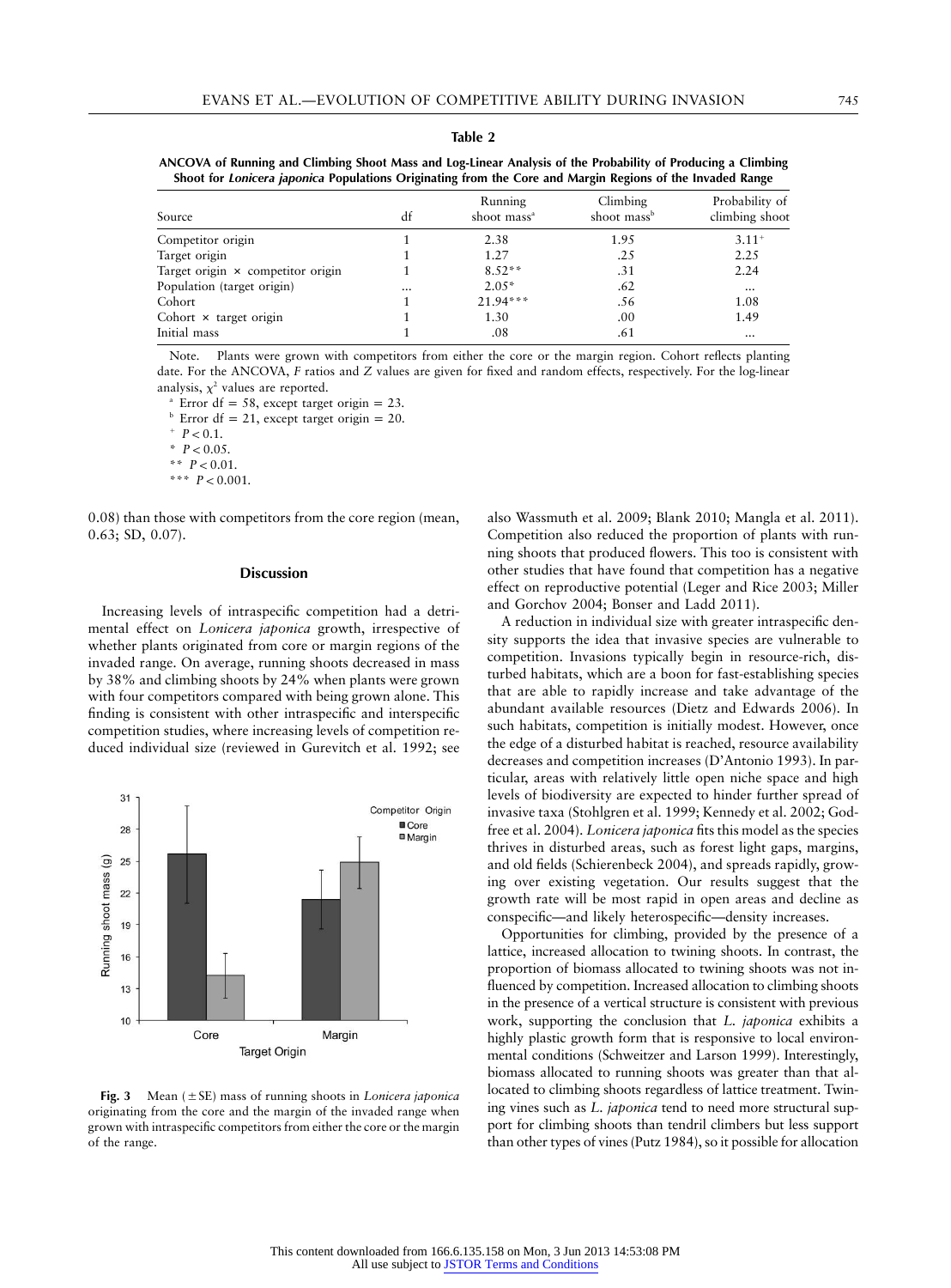to climbing shoots to be reduced if available structural support is not adequate. Indeed, plants in this study climbed on all available structures, including grasses, which often collapsed under the mass of twining shoots. However, plants with available lattice, which acted as a strong support structure, also had greater allocation to running shoots than to climbing shoots, suggesting that a lack of adequate structural support was not the primary reason for this allocation bias. In forest environments, running shoots primarily act as a searching mechanism for available vertical structures (Peñalosa 1984). However, *L. japonica* in North America is often found at much higher densities along forest edges and in open fields, which have limited support availability (F. F. Kilkenny, personal observation), suggesting that running shoots may act as a primary means of vegetative spread.

We also found that the presence of a lattice decreased the overall probability of reproduction. However, it is unclear how general this result is, as reproductive output increased in the presence of a support structure in another invasive vine (Stansbury et al. 2007). While the presence of lattice decreased reproduction in general, the proportion of plants with climbing shoots that produced flowers increased with increasing competition in the presence of the lattice but decreased with increasing competition when no lattice was present. This suggests that *L. japonica* may be able to mitigate some of the densitydependent loss in reproductive capacity by allocating resources to climbing shoots when support is available. This finding supports studies showing that response to density can be complex in vines because flexibility in resource allocation can allow vines to escape the negative effects of high density in ways unavailable to plants with less plastic growth habits (Klimeš and Klimešová 1994; Leicht-Young et al. 2011).

There was no difference in the response to a lattice or the probability of producing climbing shoots between plants from the core and margin regions of the range. We predicted that plants from the core area would be more likely to take advantage of a support structure (lattice  $\times$  target origin interaction) because conspecifics are much denser in the core and *L. japonica* frequently forms monospecific stands, climbing up and over itself and other taxa. Furthermore, we predicted that an increased allocation to climbing shoots in populations from the core region would results in a greater competitive ability. Despite differences in *L. japonica* density between core and northern margin populations, there was no difference between regions in the tendency to produce climbing shoots, in the plastic response to density, or in the response to a support structure. One possible reason for the lack of differentiation is that it is always advantageous to climb over other vegetation regardless of whether it represents intraspecific or interspecific competition. Therefore, the selective environments may be more similar between regions than we had expected. Alternatively, differentiation in these traits may be lacking due to inadequate genetic variation or to insufficient time for divergence, a possible result of *L. japonica*'s high propensity for clonal reproduction and therefore potentially long generation time. However, studies have found that the genetic diversity of North American *L. japonica* is comparable to that of other plants with similar life history characteristics (Schierenbeck et al. 1995) and that diversity is concentrated at the population level (Kilkenny 2011).

*Lonicera japonica* plants from the northern margin of the

invaded range were larger and better competitors than plants from the core. Running shoot mass was greater for margin populations than for core populations, regardless of competitor number. In addition, running shoots of targets from the core region were smaller when competitors were from the margin than when competitors were from the core. However, running shoots of target plants from margin populations were similar in size regardless of competitor origin. Finally, margin competitors also tended to reduce the proportion of target plants with at least one climbing shoot. In total, these results suggest a genetic difference in competitive ability between populations from the core and margin regions. Larger size of plants from margin populations was also found in a study of *L. japonica* in which plants from a similar group of populations were grown in common gardens located in the core and the northern margin of the invaded range (Kilkenny and Galloway 2013).

In contrast to the prediction that greater intraspecific competitive ability would be favored at sites in the core where conspecific density is higher, plants from margin populations were better competitors than those from core populations. It seems unlikely that increased intraspecific competitive ability is favored by selection in margin populations because local *L. japonica* densities are low (25% cover) relative to those in the core of the range (60% cover; Kilkenny 2011). Indeed, if intraspecific competition was driving the evolution of competitive ability, we would expect plants from core populations to outcompete those from the margin. It seems more plausible that a larger plant size (or increased growth rate that results in larger plants) is favored by selection at the range margin and that the improved competitive ability of plants from margin populations is a consequence of their greater size.

There are several possible explanations for the greater size of plants from margin populations when grown in the same environment as plants from core populations. First, greater size in margin plants may be due to the evolution of more rapid growth in northern populations with a shorter growing season (i.e., countergradient variation; Conover and Schultz 1995; Laugen et al. 2003; Etterson 2004). The increased growth rate would result in larger size of northern populations when grown in the same environment as the core populations. Faster growth rates associated with countergradient variation similarly result in greater competitive ability of higher-latitude populations in frogs (Lindgren and Laurila 2010). Second, greater size of plants from margin populations may be a result of selection for traits that promote colonization, such as increased clonal spread (Geber 2008). The sites in the north are the most recently invaded and therefore are more likely to express the rapid growth associated with increased rates of clonal spread. Finally, in more recently invaded northern populations, interspecific competition is expected to be stronger than in core populations that have greater densities of *L. japonica*. If interspecific competition is a stronger selective agent than intraspecific competition and increased plant size increases competitive ability, plants from the northern range margin would be expected to be both larger and better competitors. In total, indirect evolution of competitive ability through selection for increased size represents a mechanism that enhances the invasive potential in novel habitats.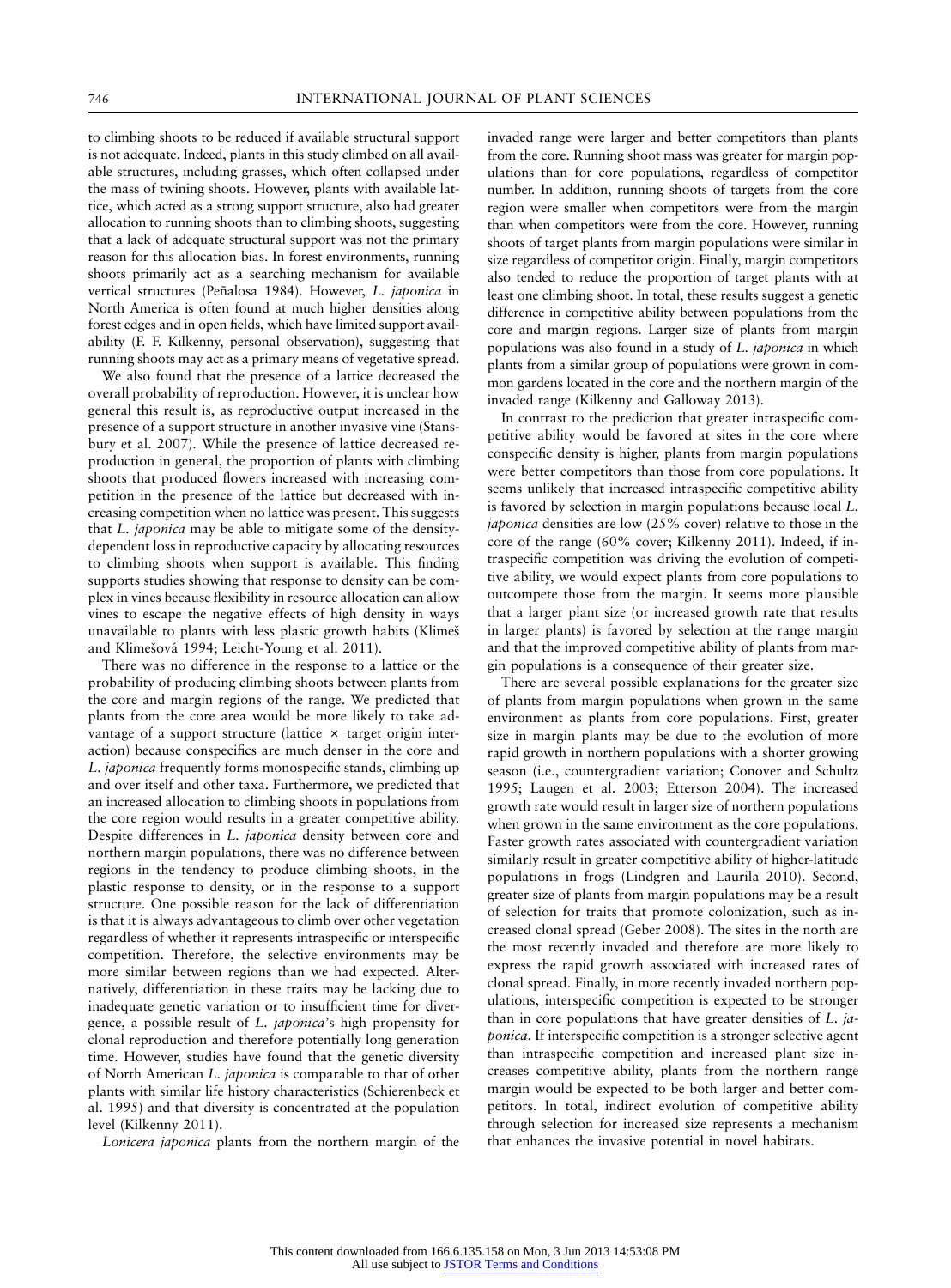## **Acknowledgments**

We thank Blandy Experimental Farm for providing the field site, logistical, and monetary support (to G. A. Evans); B.

**Literature Cited**

- Alexander JM, PJ Edwards, M Poll, CG Parks, H Dietz 2009 Establishment of parallel altitudinal clines in traits of native and introduced forbs. Ecology 90:612–622.
- Beans CM, FF Kilkenny, LF Galloway 2012 Climate suitability and human influences combined explain the range expansion of an invasive horticultural plant. Biol Invasions 14:2067–2078.
- Blank RR 2010 Intraspecific and interspecific pair-wise seedling competition between exotic annual grasses and native perennials: plantsoil relationships. Plant Soil 326:331–343.
- Bonser SP, B Ladd 2011 The evolution of competitive strategies in annual plants. Plant Ecol 212:1441–1449.
- Conover DO, ET Schultz 1995 Phenotypic similarity and the evolutionary significance of countergradient variation. Trends Ecol Evol 10:248–252.
- plant communities by the alien succulent *Carpobrotus edulis*. Ecology 74:83–95.
- → Dietz H, PJ Edwards 2006 Recognition that causal processes change during plant invasion helps explain conflicts in evidence. Ecology 87:1359–1367.
- Etterson JR 2004 Evolutionary potential of *Chamaecrista fasciculata* in relation to climate change. 1. Clinal patterns of selection along an environmental gradient in the Great Plains. Evolution 58:1446–1458.
- Geber MA 2008 To the edge: studies of species' range limits. New Phytol 178:228–230.
- Godfree R, B Lepschi, D Mallinson 2004 Ecological filtering of exotic plants in an Australian sub-alpine environment. J Veg Sci 15:227– 236.
- Gurevitch J, LL Morrow, A Wallace, JS Walsh 1992 A meta-analysis of competition in field experiments. Am Nat 140:539–572.
- Kennedy TA, S Naeem, KM Howe, JMH Knops, D Tilman, P Reich 2002 Biodiversity as a barrier to ecological invasion. Nature 417:636–638.
	- Kilkenny FF 2011 Gene flow and adaptation in *Lonicera japonica*. PhD diss. University of Virginia, Charlottesville.
- Kilkenny FF, LF Galloway 2013 Adaptive divergence at the margin of an invaded range. Evolution 67:722–731.
- Klimeš L, J Klimešová 1994 Biomass allocation in a clonal vine: effects of intraspecific competition and nutrient availability. Folia Geobot Phytotax 29:237–244.
- Kollmann J, MJ Banuelos 2004 Latitudinal trends in growth and phenology of the invasive alien plant *Impatiens glandulifera* (Balsaminaceae). Divers Distrib 10:377–385.
- Kooyers NJ, KM Olsen 2012 Rapid evolution of an adaptive cyanogenesis cline in introduced North American white clover (*Trifolium repens* L.). Mol Ecol 21:2455–2468.
- Lankau RA, V Nuzzo, G Spyreas, AS Davis 2009 Evolutionary limits ameliorate the negative impact of an invasive plant. Proc Natl Acad Sci USA 106:15362–15367.
- Lankau RA, SY Strauss 2011 Newly rare or newly common: evolutionary feedbacks through changes in population density and relative species abundance, and their management implications. Evol Appl 4:338–352.
- Larson KC 2000 Circumnutation behavior of an exotic honeysuckle vine and its native congener: influence on clonal mobility. Am J Bot 87:533–538.
- → Laugen AT, A Laurila, K Räsänen, J Merilä 2003 Latitudinal countergradient variation in the common frog (*Rana temporaria*) de-

Campitelli, A. Dai, J. Fulton, K. Mincey, T. Park, V. Soler, L. Wilson, and K. Yates for help in the field and laboratory; W. Crannage for greenhouse plant care; and committee members D. Carr and E. D. Brodie III for advice throughout.

velopment rates—evidence for local adaptation. J Evol Biol 16:999– 1005.

- Leatherman AD 1955 Ecological life-history of *Lonicera Japonica* Thunb. PhD diss. University of Tennessee, Knoxville.
- Leger EA, KJ Rice 2003 Invasive California poppies (*Eschscholzia californica* Cham.) grow larger than native individuals under reduced competition. Ecol Lett 6:257–264.
	- 2007 Assessing the speed and predictability of local adaptation in invasive California poppies (*Eschscholzia californica*). J Evol Biol 20:1090–1103.
	- Leicht-Young SA, AM Latimer, JA Silander 2011 Lianas escape selfthinning: experimental evidence of positive density dependence in temperate lianas *Celastrus orbiculatus* and *C. scandans*. Perspect Plant Ecol Evol Syst 13:163–172.
- D'Antonio CM 1993 Mechanisms controlling invasion of coastal Lindgren B, A Laurila 2010 Are high-latitude individuals superior competitors? a test with *Rana temporaria* tadpoles. Evol Ecol 24: 115–131.
	- Mangla S, RL Sheley, JJ James, SR Radosevich 2011 Intra and interspecific competition among invasive and native species during early stages of plant growth. Plant Ecol 212:531–542.
		- Maron JL, M Vilà, R Bommarco, S Elmendorf, P Beardsley 2004 Rapid evolution of an invasive plant. Ecol Monogr 74:261–280.
		- Miller KE, DL Gorchov 2004 The invasive shrub, *Lonicera maackii*, reduces growth and fecundity of perennial forest herbs. Oecologia 139:359–375.
		- Nuzzo V 1997 Element stewardship abstract for *Lonicera japonica*. Nature Conservancy, Arlington, VA. 22 pp.
	- → Parker IM, J Rodriguez, M Loik 2003 An evolutionary approach to understanding the biology of invasions: local adaptation and general purpose genotypes in the weed *Verbascum thapsus*. Conserv Biol 17:59–72.
	- $\rightarrow$  Peñalosa J 1984 Basal branching and vegetative spread in two tropical rain forest lianas. Biotropica 16:1–9.
	- Phillips BL, GP Brown, R Shine 2010 Evolutionarily accelerated invasions: the rate of dispersal evolves upwards during the range advance of cane toads. J Evol Biol 23:2595–2601.
	- Phillips BL, GP Brown, JK Webb, R Shine 2006 Invasion and the evolution of speed in toads. Nature 439:803.
	- Putz FE 1984 The natural history of lianas on Barro Colorado Island, Panama. Ecology 65:1713–1724.
	- Sakai AK, FW Allendorf, JS Holt, DM Lodge, J Molofsky, KA With, S Baughman, et al 2001 The population biology of invasive species. Annu Rev Ecol Syst 32:305–332.
	- SAS Institute 2009 SAS/STAT version 9.0. SAS Institute, Cary, NC.
	- Schierenbeck KA 2004 Japanese honeysuckle (*Lonicera japonica*) as an invasive species: history, ecology, and context. Crit Rev Plant Sci 23:391–400.
	- Schierenbeck KA, JL Hamrick, RN Mack 1995 Comparison of allozyme variability in native and introduced species on Lonicera. Heredity 75:1–9.
	- Schweitzer JA, KC Larson 1999 Greater morphological plasticity of exotic honeysuckle species may make them better invaders than native species. J Torrey Bot Soc 126:15–23.
	- Sexton JP, PJ McIntyre, AL Angert, KJ Rice 2009 Evolution and ecology of species range limits. Annu Rev Ecol Evol Syst 40:415–436.
	- Sexton JP, JK McKay, A Sala 2002 Plasticity and genetic diversity may allow saltcedar to invade cold climates in North America. Ecol Appl 12:1652–1660.